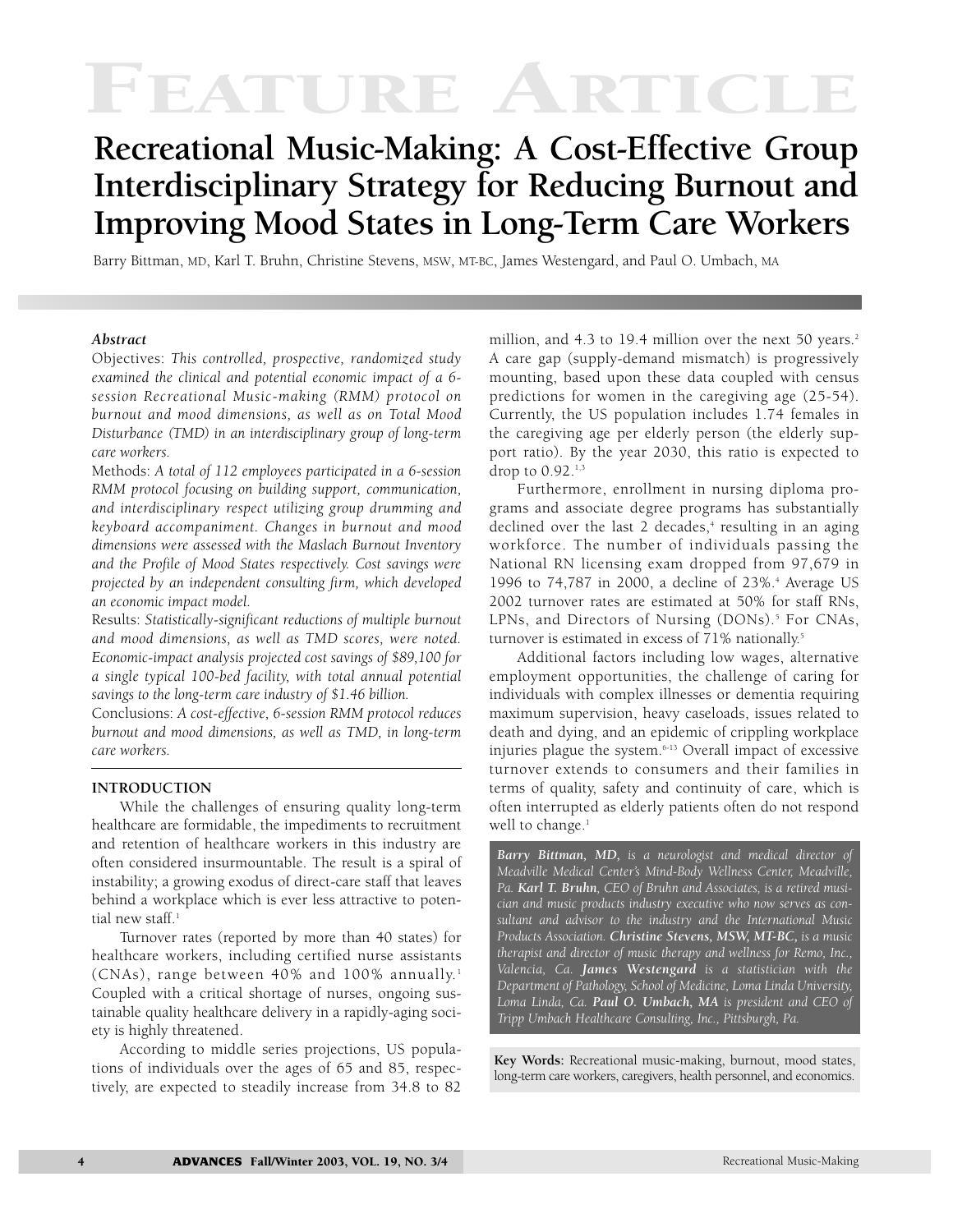Reimbursement caps based on Medicare and Medicaid funding policies render wage increases based upon supply-demand economics inoperable. Such constraints result in substantial inflexibility of wage scales, and therefore present limited options for improving quality of care based upon workforce stabilization.

Providers (long-term care facilities) ultimately experience significant challenges to economic survival. On September 5, 2000, testimony before the Special Senate Committee on Aging disclosed that approximately 1,600 nursing homes across the country were operating under Chapter 11 bankruptcy.<sup>14,15</sup>

Contrary to the prevalent perspective that most employees respond best to economic incentives, it has been reported that quality working environments, respect, recognition, interpersonal relationships among staff, team spirit, and multi-level support translate into a greater likelihood for the development of a dedicated, sustainable, satisfied workforce.<sup>11,16-21</sup>

While creative stress-reduction initiatives have been acknowledged as necessary elements of a successful organizational culture,<sup>22</sup> limited opportunities exist for stressed long-term care workers to appropriately discuss and deal with multi-level issues affecting psychosocial well-being, stress reduction, coping skills, personal challenges, job satisfaction, and team building. Not surprisingly, negative mood, despondency, hopelessness, and burnout often have great impact on employees and their families, long-term care providers, and recipients of care within an overstressed healthcare delivery system serving the elderly.

"Burnout," is a syndrome comprised of emotional exhaustion (EE), depersonalization (DP), and reduced personal accomplishment (PA) that occur among individuals who work with people in some capacity.<sup>23</sup> Data demonstrate growing numbers of long-term care workers in multiple capacities becoming emotionally exhausted with the subsequent development of undesirable consequences including increased turnover, absenteeism, low morale, and diminished on-the-job performance.<sup>24-26</sup> The increased risk of elder abuse associated with chronic burnout must not be underestimated.

Reported as a continuous rather than a dichotomous variable with varied levels of expression, burnout is not solely limited to direct-care workers; it is also widely experienced by support service staff, managers, and supervisors. In contrast to burnout, engagement with work suggests low emotional exhaustion and depersonalization, coupled with high levels of personal accomplishment.23

Negative mood has a major impact on the delivery of quality care. Defined as a conscious state of mind or predominant emotion, mood is typically considered a prevailing attitude predisposing to action. Six extensively studied mood factors include tension/anxiety (T/A),

depression/dejection, (D/D), anger/hostility (A/H), vigor/activity (V/A), fatigue/inertia (F/I) and confusion/bewilderment (C/B).27

While burnout and negative mood states are prevalent and easily recognized in the stressed long-term care workforce, cost-effective meaningful opportunities for boosting quality of life and job satisfaction are lacking.

Based upon these considerations, our working hypothesis is that a 6-session, cost-effective Recreational Music-making (RMM) protocol results in diminished burnout and Total Mood Disturbance (TMD) in long-term care workers. Burnout is assessed by the Maslach Burnout Inventory (MBI), which measures emotional exhaustion, depersonalization, and personal accomplishment,<sup>23</sup> while TMD is determined by adding all Profile of Mood States (POMS) dimensions (tension/anxiety, depression/dejection, anger/hostility, fatigue/inertia, and confusion/bewilderment), and weighing vigor/activity negatively.<sup>27</sup>

#### **RECREATIONAL MUSIC-MAKING**

Substantial research has documented numerous health benefits associated with various strategies that reduce the perception of stress, increase sense of control, and improve mood states. Nurturing/support, camaraderie, verbal and non-verbal self expression, exercise, imagery, and spirituality have considerable biopsycho-social impact on diverse populations. 28-40 A unique combination of these elements is encompassed by RMM, which has been defined as "enjoyable, accessible, and fulfilling group music-based activities that unite people of all ages regardless of their challenges, backgrounds, ethnicity, ability or prior experience. From exercise, nurturing, social support, bonding, and spirituality to intellectual stimulation, heightened understanding, and enhanced capacity to cope with life's challenges, the benefits of RMM extend far beyond music. RMM ultimately affords unparalleled creative expression that unites our bodies, minds, and spirits."<sup>41</sup> According to the Merriam Webster dictionary, the term recreational is derived from the Latin root, "recreatio," which means "restoration to health."

Group drumming and keyboard interventions have been reported to improve mood states and socialization.42.43 The RMM program selected for this investigation is based upon Group Empowerment Drumming, a comprehensive multi-faceted protocol with documented effects on cell-mediated biological stress pathways.<sup>44</sup> Coupled with Clavinova keyboard accompaniment and a unique series of Mind-Body Wellness Clavinova Exercises, this protocol-based RMM intervention was designed to establish a relaxed, non-threatening environment for the development of non-music based outcomes as noted in the above RMM definition.<sup>44</sup>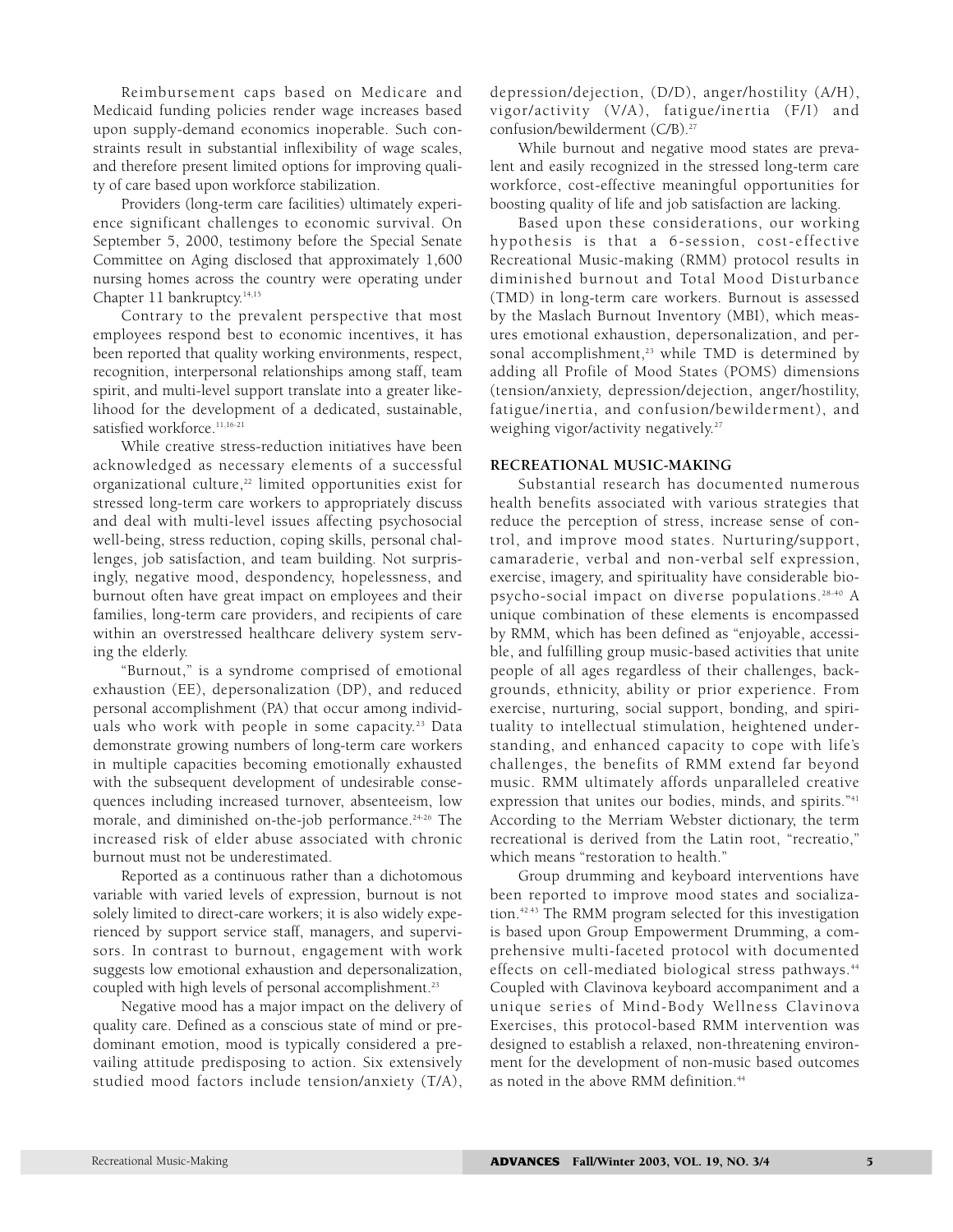#### **METHODS**

#### **Subject Selection and Exclusionary Criteria**

A total of 125 subjects (24 men and 101 women) ranging in age from 19 to 78 years (mean 43.8 years) were selected over the course of one year. These subjects were selected from among 375 employees of Wesbury United Methodist Retirement Community (WUMRC), a non-profit continuing care retirement community (CCRC) located in Meadville, Pa. A total of 112 subjects (29.9% of the WUMRC workforce), including 24 men and 88 women ages 19 to 78 (mean 45.3 years), completed the study.

Individuals were randomly selected by the WUMRC administration, and subsequently stratified based upon subject availability (first and second shifts) coupled with the study design, which mandated interdisciplinary representation in each 6-session group. Subjects included 7 RNs, 6 LPNs, 26 CNAs, 6 activities staff, 3 physical/occupational therapists, 3 social services/ministerial staff, 8 dietary workers, 14 housekeeping/laundry workers, 7 maintenance workers, 11 billing/accounting staff, 13 clerical/support staff, and 8 administrators/managers. All subjects were randomly assigned to Group A or Group B (mean 10.6 subjects/group) based upon the crossover design (Table 1). Two groups were held exclusively for 27 administrators, managers, and supervisors.

Subjects who worked the third shift were excluded. Employees whose schedules or vacation/sick time conflicted with scheduling were also eliminated. For the 13 subjects who did not complete the study, reasons include resignation/termination, illness, death of a family member, poor attendance (more than 2 absences), and refusal to participate. Attendance was taken during each session and averaged 5.35 sessions out of 6 for the entire group.

This project was presented to the workers as an employee-enrichment activity with minimal information provided to participants in order to minimize potential expectation effects. Session participation was deemed mandatory by the administration in order to exclude self-selection bias. Only one person actually refused to participate.

All, subjects with the exception of the administrators and managers, completed the MBI and the POMS

| TABLE 1 Crossover Design |                 |  |  |  |  |
|--------------------------|-----------------|--|--|--|--|
| Weeks 1-6                | Weeks 7-12      |  |  |  |  |
| Group A                  | Group A         |  |  |  |  |
| Intervention             | No Intervention |  |  |  |  |
| Group B                  | Group B         |  |  |  |  |
| No Intervention          | Intervention    |  |  |  |  |

on-site at 3 data points: immediately prior to the study on day 1, at the end of 6 weeks, and at the end of 12 weeks. Administrators and department managers completed pre- and post-intervention inventories only.

Absolute confidentiality was maintained in order to enhance the validity of subject responses. While names were not used, personal codes were assigned by each subject without divulgence to the research team. In this manner, a subject who did not complete all 3 sets of surveys could be eliminated from the data pool.

#### **EXPERIMENTAL PROTOCOL**

During non-intervention periods, subjects continued their normal work routines. Intervention groups, however, met with a trained facilitator at a designated time each week for a total of 6 one-hour consecutive sessions. Facilitators, including a physician, musician and music teacher, followed the HealthRHYTHMS Group Empowerment Drumming Protocol<sup>45</sup> and utilized a series of specially composed Mind-Body Wellness Clavinova exercises. Instruments were specifically chosen to allow individuals without prior music training to feel immediately successful. These included hand drums, SoundShapes, a variety of auxiliary percussion instruments (bells, maracas, etc), and a Clavinova (a state-ofthe-art computerized electronic keyboard instrument).

Each session began with a brief welcome, introduction and overview, followed by a 5-minute Mind-Body Wellness exercise played on the Clavinova. Four integral elements including breathing, movement, music, and awareness were emphasized as participants experienced a soothing, multi-dimensional, orchestrated musical score that established a calming acoustic environment for guided imagery, and gentle exercises led by the facilitator. Subjects then participated in an "ice-breaker" activity designed to establish an initial lighthearted sense of teamwork and camaraderie. Shakers (plastic fruit-shaped objects containing sand or gravel) were passed hand-tohand from individual to individual. As the speed of transfer progressively and rhythmically accelerated to the point at which participants could not maintain the pace, shakers were subsequently dropped and laughter ensued.<sup>44</sup>

Subjects were then asked to select a drum, and the facilitator presented a brief cursory explanation of rudimentary drumming techniques. Rhythmic naming, the process of tapping out the syllables of one's name was then carried out, followed by a short series of entrainment-building exercises used to foster focus, confidence, and group cohesiveness. (Entrainment is a principle of physics that describes the tendency for two oscillating bodies to vibrate in synchrony.) Rather than attempting to learn complex rhythms, subjects then proceeded to play drums and percussion instruments together with Clavinova accompaniment (typically a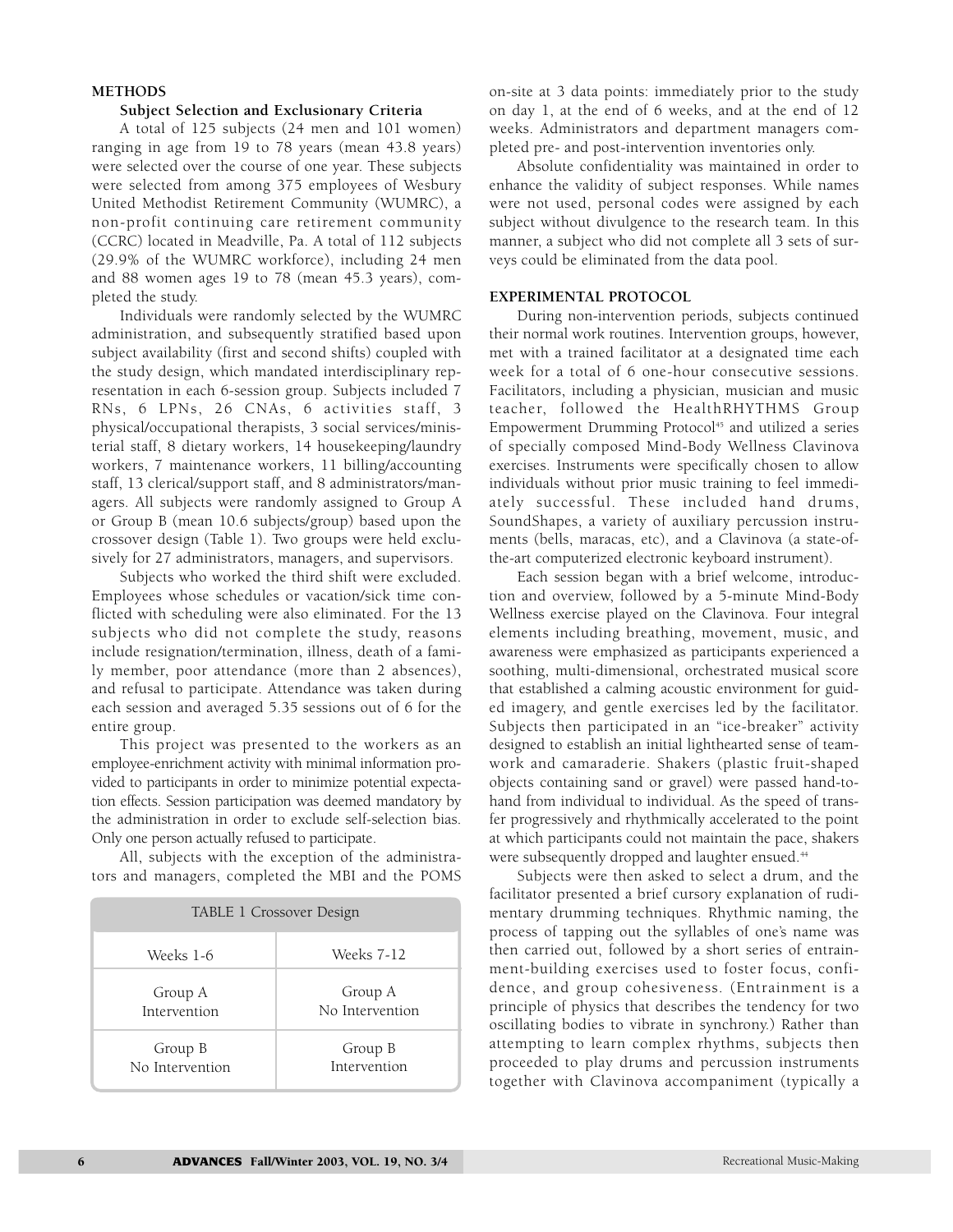familiar tune) in order to ensure a non-pressured, enjoyable musical experience.

At this stage, approximately halfway through the protocol, subjects were asked to non-verbally express themselves (playing their drums) in direct response to a series of 12 questions (2 questions/session) developed by the authors to inspire deep thought, contemplation, and mutual respect (Table 2). Each subject was subsequently given the option to discuss his or her non-verbal response. Rarely did anyone refuse. Individual comments

#### TABLE 2 Inspirational Beats (each session included 2 questions presented in the following order)

- 1. What are you bringing to work today from your personal life and how does it sound?
- 2. What is one of the unique gifts (not necessarily in your job description) that you bring to this experience?
- 3. What do you find particularly challenging or stressful about your job or co-workers?
- 4. What do you find particularly rewarding about your job or co-workers?
- 5. Can you recall something a co-worker did that was admirable? What was the result and how did it make you feel?
- 6. What does your own personal pressure sound like, and where does it originate? Can you change its (your) tune?
- 7. Which resident are you most like, and which resident do you find most inspirational?
- 8. How did you feel the last time a resident close to you became seriously ill or passed on?
- 9. Can you share how you felt the last time you were at the end of your rope?
- 10. What does it feel like when the atmosphere is perfect for you to do your best?
- 11. Where would you be if you weren't here and why?
- 12. If you could change anything at work, what would it be?

typically evolved into highly-charged group discussions moderated by the facilitator. During the following week, each person was encouraged to put into practice insights gained from group discussions.

Sessions concluded by repeating the initial Mind-Body Wellness Clavinova exercise and noting or discussing any physical or emotional changes experienced during and after the session.

All subjects signed informed consents, and the protocol was approved by the Institutional Review Board for Human Studies of Meadville Medical Center, Meadville, Pa.

## **STATISTICAL ANALYSIS RMM Intervention**

Statistical analysis was carried out to test the effect of the RMM protocol on 3 MBI dimensions, 6 POMS dimensions, and a derived TMD score calculated by adding all POMS dimensions, and weighing vigor/activity negatively (8) in the sample of 112 subjects. For parametric statistical comparisons, it was necessary to establish an appropriate common scale (normal deviates) for all burnout/mood dimensions measured, while maintaining the relative magnitudes of the effects induced by the RMM intervention. Therefore, the frequency distribution of the 224 test results from each dimension was checked for significant deviations in shape from a Gaussian distribution (ie, skew and kurtosis). When adjustments were required, the scores were raised to a power (ie, exponent) that transformed the distribution to a more Gaussian shape. Addressing each dimension separately, the now normally-distributed data was subsequently standardized (converted to Z-scores) with a mean of 0 and a standard deviation equal to 1. For each dimension, the differences between the post- and pre- Z-scores was were calculated and summarized by computing their means and standard deviations. Each dimension's mean was then tested for significance against 0, utilizing a 1-tailed paired t-test and charted on a distress-eustress continuum using the same scale. (Figure 1).

An overall eustress effect, counter to the known stress effect, was calculated by taking the mean of all 9 mean Z-score differences (inverting personal accomplishment and vigor/activity), excluding the composite TMD score, and testing for a negative (eustress) difference from 0 using a 1-sample t-test (Figure 1). Since the TMD score is a linear composite of the other POM scores, it was not included in the analysis of an overall eustress effect. It should, however, be considered as a confirmation of the other findings.

To control for any baseline trends over time (6 weeks), a subset of the subject sample (Group B - n=41, Table 1) was repeatedly tested before the RMM intervention. Changes across the 6-week interval for the 9 dimensions were tested using a paired t-test on the transformed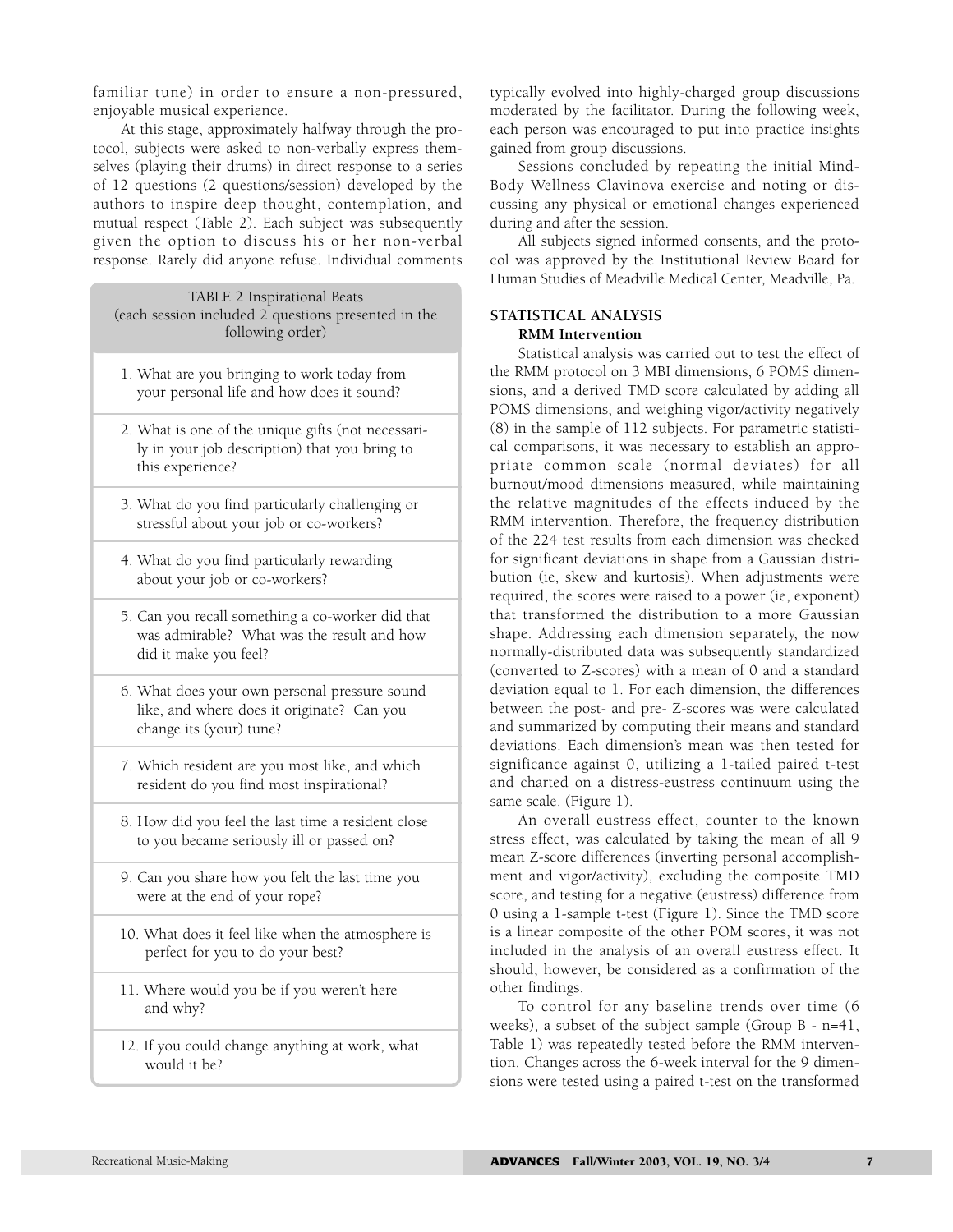

The Maslach Burnout Inventory (MBI) includes EE – Emotional Exhaustion (p=0.03); DP – Depersonalization (p=0.16); and PA – Personal Accomplishment (p=0.003). The Profile of Mood States (POMS) includes T/A – Tension / Anxiety (p=0.0003); D/D - Depression / Dejection (p=0.03); A/H – Anger / Hostility (p=0.03); V/A – Vigor / Activity (p=0.004); F/I – Fatigue / Inertia (p=0.00001); C/B – Confusion / Bewilderment (p=0.12); and TMD – Total Mood Disturbance (p=0.007). All parameters excluding DP and C/B showed a significant pre-post change (p<0.05). An overall eustress effect was calculated by taking the mean of all 9 mean Z-score differences (inverting PA and VI and excluding TMD as it represents a linear combination of the individual POM scores) and testing for a one-tailed difference from zero as in a one sample t-test (p<0.00005). Test score differences based on unmodified test results are indicated by the squares. n = 112 subjects.

and standardized data, as utilized in testing the pre-post RMM effect (Figure 2).

Additionally, the persistence of the RMM effect was analyzed on a subset of the sample (Group A - n=43, Table 1), where the 9 dimensions were tested once again 6 weeks after completion of the RMM intervention. These data were transformed in a manner similar to the other analysis (Figure 3).

#### **ECONOMIC IMPACT**

Cost effectiveness and economic impact were projected by an independent team of economic-impact analysts engaged specifically for these purposes. The economicimpact model was based upon review and analysis of these data in the context of nursing home satisfaction and loyalty studies completed by their firm since 1997 for the Healthcare Advisory Board, the South Carolina Hospital Association, and for Noland Health System, Birmingham, Ala. In addition, the firm reviewed previous studies $46,47$  to quantify the relationships between employee satisfaction and turnover rates, as well as industry cost data including the number of annual vacancies due to employee

turnover and the cost of turnover per employee.

Two important variables were identified for consideration in developing the economic impact model. These included satisfaction with non-pay factors accounting for 81.7% of an employee's likelihood to remain loyal to his or her employer<sup>46,47</sup> and, of 12 key variables related to the likelihood to remain employed at a long-term facility more than 3 years, the "connectivity" variable cluster related to co-workers and supervisors was the most significant predictor of loyalty. The 12 key variables identified by the consulting team included ease of communications between the employee and the supervisor, the efforts senior management makes to communicate with employees, respect shown to employees by their supervisors, respect shown to employees by co-workers, likelihood to recommend the employer to a friend or family member, recognition received for doing good work, knowledge of what is expected of the employee, supervisors caring about employees as persons, employee encouragement to make suggestions for improvement, employees' belief that their opinions count, new employees feeling welcomed, and employees having the tools needed to perform required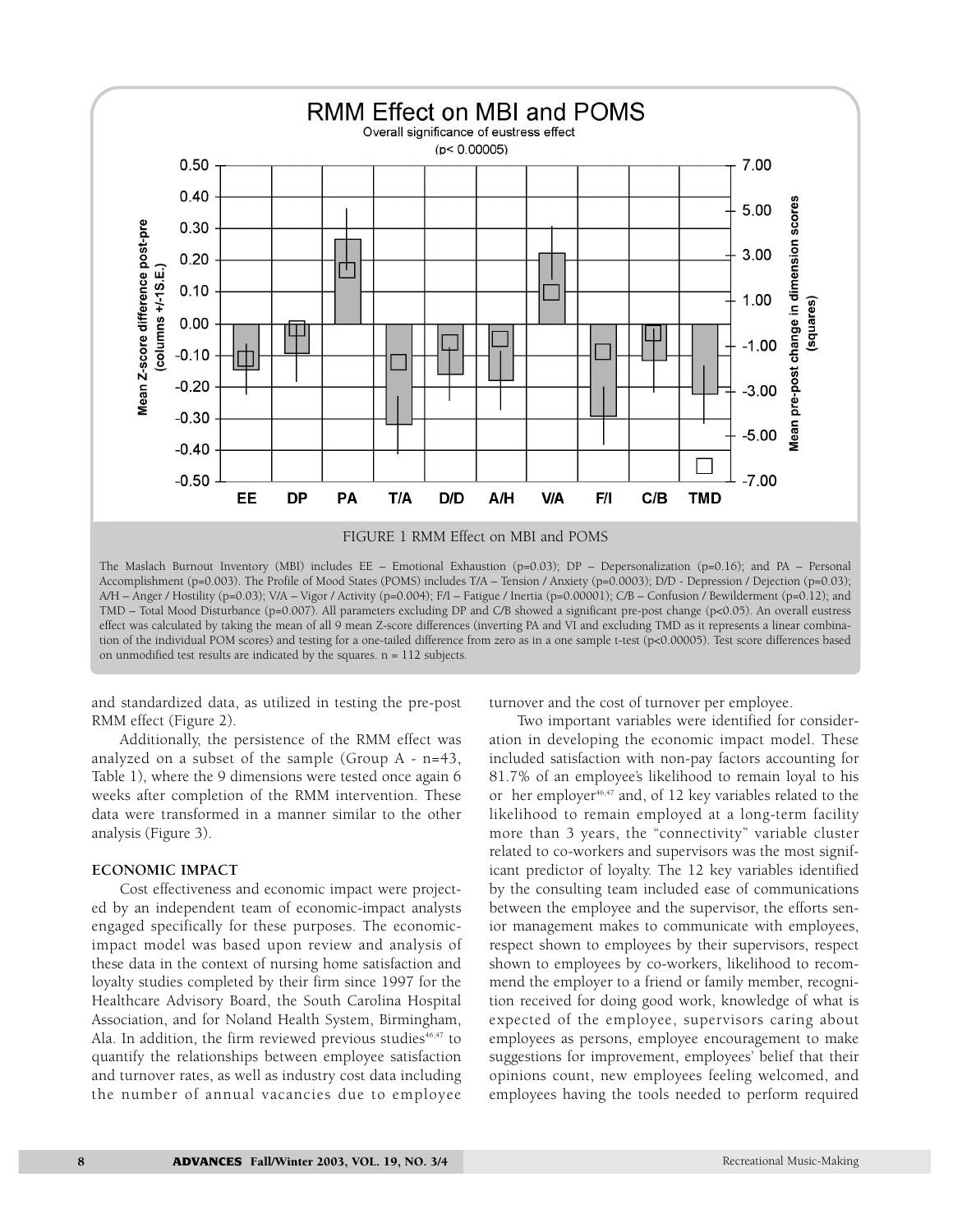

FIGURE 2 Group B (Control): Distress Background

The Maslach Burnout Inventory (MBI) includes EE – Emotional Exhaustion, DP – Depersonalization and PA – Personal Accomplishment. The Profile of Mood States (POMS) includes T/A – Tension / Anxiety, D/D – Depression / Dejection, A/H – Anger / Hostility, V/A – Vigor / Activity, F/I – Fatigue / Inertia, C/B – Confusion / Bewilderment, and TMD – Total Mood Disturbance. To ascertain trends in stress over time (6 weeks), a subset of the subject sample (n=41) was repeatedly tested before the RMM intervention. The average of the mean Z-score differences was -0.095, a negative eustress, indicating a small trend towards distress over time. All of the 9 parameters demonstrated increasing scores (PA and V/A would have been expected to show decreases to indicate a trend toward distress), but none of them were significant individually. The average of the mean Z-score differences demonstrates a significant (p=0.01) multivariate trend towards distress (TMD was not included in the global multivariate test as it represents a linear combination of the individual POM scores). Test score differences based on unmodified test results are indicated by the squares. n = 41.

job functions. The "connectivity" cluster variables include 4 of the 12 factors: ease of communications between the employee and the supervisor, respect shown to employees by their supervisors, respect shown to employees by co-workers, and supervisors caring about employees as persons.<sup>48</sup>

#### **RESULTS**

### **RMM Intervention**

For the RMM intervention (n=112), all dimensions: EE (p=0.03); PA (p=0.003); T/A (p=0.0003); D/D (p=0.03); A/H (p=0.03); V/A (p=0.004); F/I (p=0.00001) and TMD ( $p=0.007$ ), with the exception of DP ( $p=0.16$ ) and C/B (p=0.12) showed a significant pre-post change (p<0.05) (Figure 1 and Table 3). Of particular note is a 46% reduction for TMD (p=0.007, Table 3). An overall multivariate eustress effect for the data set was determined to be significant (p<0.00005, Figure 1).

Control group data analysis (Group B – 2 data points prior to the RMM intervention) demonstrated a significant

multivariate distress trend (p=0.01) that would augment rather than diminish the RMM effect (Table 1, Figure 2). The average of the mean Z-score differences was 0.095, indicating a small non-statistically significant trend towards distress over time. All of the 9 dimensions and the derived TMD score demonstrated increasing scores (PA and V/A would have been expected to show decreases to indicate a trend toward distress). None were determined to be significant individually (Figure 2).

The persistence of the RMM effect was analyzed on a subset of the sample (Group  $A - n=43$ ), where the 9 dimensions and the derived TMD score were tested once again 6 weeks after completion of the RMM intervention (Figure 3, Table 4). All dimensions: EE (p=0.04); DP (p=0.03); T/A (p=0.003); D/D (p=0.02); A/H (p=0.002); V/A (p=0.05); F/I (p=0.01) and TMD (p=0.01), with the exception of PA ( $p=0.12$ ) and C/B ( $p=0.23$ ), showed a significant pre-post change (p<0.05, Figure 3, Table 4). The average of the Z-score differences (TMD was not included in the global multivariate test, as it represents a linear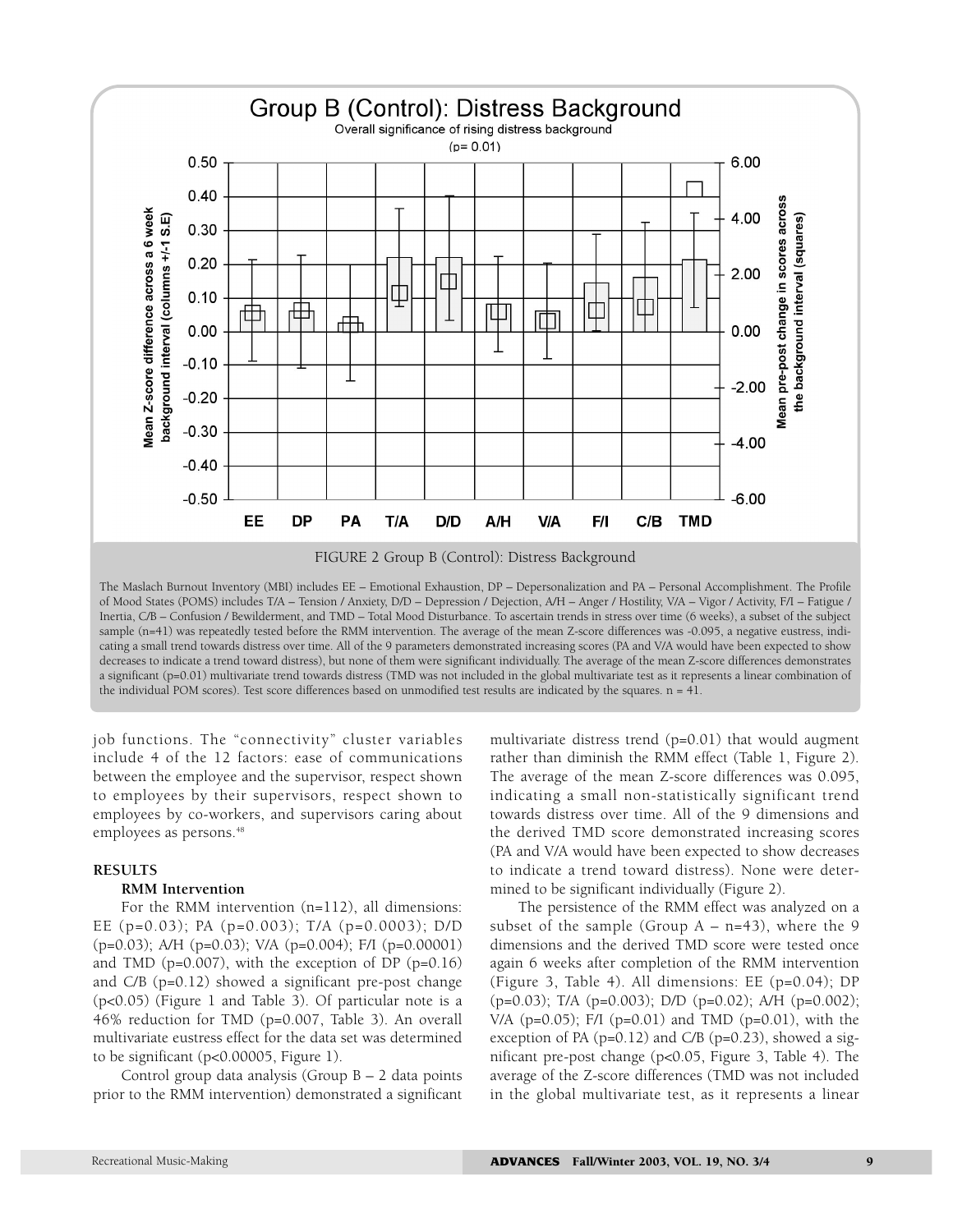

FIGURE 3 Group A - Persistent RMM Effect

The Maslach Burnout Inventory (MBI) includes EE – Emotional Exhaustion (p=0.04); DP – Depersonalization (p=0.03); and PA – Personal Accomplishment (p=0.12). The Profile of Mood States (POMS) includes T/A – Tension / Anxiety (p=0.003); D/D – Depression / Dejection (p=0.02); A/H – Anger / Hostility(p=0.002); V/A – Vigor / Activity (p=0.05); F/I – Fatigue / Inertia (p=0.01); C/B – Confusion / Bewilderment (p=0.23); and TMD – Total Mood Disturbance (p=0.01). The persistence of the RMM effect was analyzed on a subset of the sample (Group A – n=43) where the 9 dimensions were tested once again 6 weeks after completion of the RMM intervention. All parameters excluding PA and C/B showed a significant pre-post change (p<0.05). The average of the Z-score differences was 0.315 (p=9.92E-06), indicating a significant RMM eustress effect 6 weeks after completion of the intervention (TMD was not included in the global multivariate test as it represents a linear combination of the individual POM scores). This sample (n = 43) demonstrated an overall eustress effect even more significant (p<0.00001) than pre-post effect for the full sample (n=112). Test score differences based on unmodified test results are indicated by the squares.

combination of the individual POM scores) was 0.315 (p=0.00001), indicating a significant augmentation of the RMM effect 6 weeks after completion of the intervention. The overall multivariate eustress effect was even more significant than the pre-post effect for the full sample (Figure 3, Table 4). In addition, the persistence of the TMD score represents a 62.3% reduction from baseline (p=0.01, Table 4).

#### **ECONOMIC IMPACT**

The connectivity cluster variable scores identified previously by the consultants were significantly correlated with long-term care workers who remained employed more than 3 years (r=0.83574, p=0.05).48 Resultant improvements of TMD scores associated with this RMM intervention were subsequently correlated with these connectivity cluster variable scores (r=0.78923, p=0.05).

Assuming the average 100 bed long-term care facility experiences a loss of 60 staff positions annually, with 18.3% of these vacancies (11 workers) occurring for purely economic reasons , an average of 49 long-term care workers at each facility leave their jobs each year for non-financial reasons. Based upon the TMD score improvement, post-intervention (46% – Table 3), the consultants projected a similar percentage increase in connectivity cluster variable scores among long-term care workers for their data collected in 2001 at Noland Health System (n=464).<sup>48</sup> Since connectivity cluster variable scores have been determined to account for 50% of 3 year retention, the consultants projected that 11 (50% x 46% x 49) of the 49 long-term care workers likely to leave for non-economic reasons may be influenced to stay an additional year due to increases in connectivity as a result of the RMM intervention.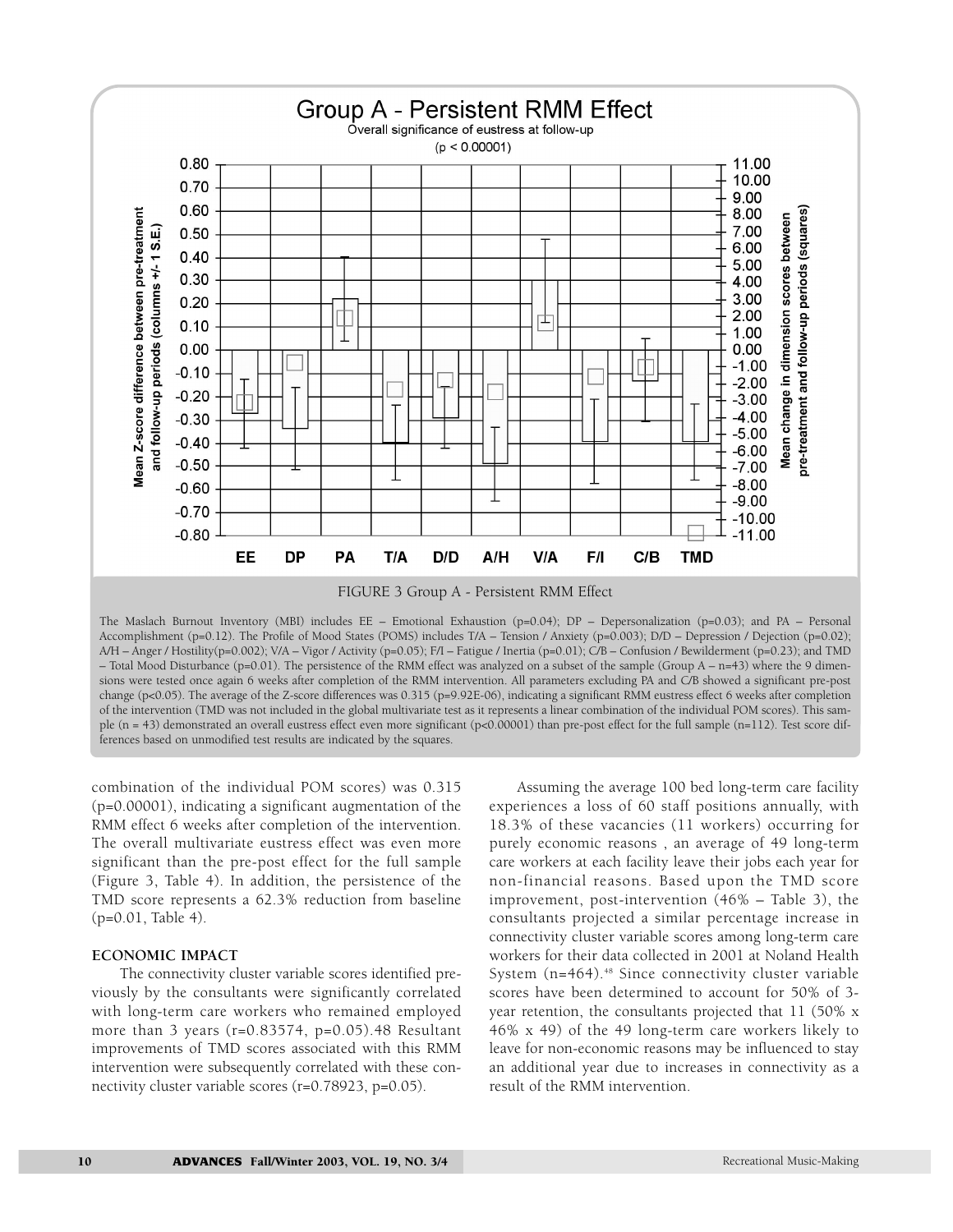The typical 100 bed long-term care facility would therefore expect to experience an 18.3% overall reduction of employee turnover through the implementation of this RMM program, resulting in 11 positions saved out of every 60 positions predicted to be lost each year.

With a cost per turnover of  $$8,100,49$  the cost of 60 lost positions equals \$486,000 annually. The retention of 11 employees each year at the typical 100-bed facility would therefore result in an average cost savings of \$89,100 per year.

From a national perspective, employee turnover at long-term care facilities costs the industry \$7.96 billion annually, based upon a turnover rate of 60% for all classes of long-term care workers.<sup>48</sup> Total annual savings to the industry based on an 18.3% decrease in turnover at every longterm care facility is therefore projected at \$1.46 billion.

With an estimated cost of this RMM program of approximately \$1,471 per year (instruments and training = \$10,300 amortized over 7 years), the return on investment is calculated at \$60.57 saved for every dollar invested.

#### **DISCUSSION**

As demonstrated in the prior section, this randomized crossover controlled RMM intervention for longterm healthcare workers revealed statistically significant improvements for multiple parameters associated with burnout, mood states, and TMD. Multivariate eustress trends coupled with marked TMD score reductions support the underlying hypothesis. Findings based upon pre- and post-differences associated with the experimental intervention, coupled with data demonstrating a persistent effect 6 weeks post-intervention and a control trend toward distress, reveal correlations that warrant further consideration.

Comparing our baseline burnout data with findings from a recent study of 172 nursing home caregivers (nurses and physicians) in Italy, the WUMRC workers manifested higher mean levels of EE and DP, coupled with lower levels of PA (WUMRC/Italy  $-EE = 16.10/15.0$ ; DP = 4.58/4.0; PA = 36.46/38.0).50 While multiple factors including cultural issues may explain these differences, the inclusion of physicians in the Italian cohort must be considered a distinguishing factor.

The potential impact of these RMM findings should be considered in the context of the unique intervention, the representative interdisciplinary subject sample, and the experimental design.

The use of rhythm-based events $51$  in a variety of government, healthcare, community and corporate settings, meetings, and retreats is expanding.51-53 Weekly employee drum circles are now being held by leading Fortune 500 companies that are firmly committed to team-building and employee satisfaction.<sup>51-53</sup> The utilization of rhythmbased protocols in these settings has resulted in a substantial reduction of personal barriers that impede optimal communications, creativity, and team-building.

Group drumming has been demonstrated to be easily learned in a non-pressured manner. Based upon techniques that build upon entrainment, modulation, call and response, and self-expression, rhythm-based sessions expand opportunities for expressing and dealing with the pressures and stresses of daily living.<sup>41,45,53</sup> The defining philosophy of a successful group-drumming intervention emphasizes support and personal/group expression, rather than mastery.<sup>45</sup> However, this composite protocol, in comparison to other drum circles, was unique as participants literally tapped their drums to familiar tunes played on the Clavinova, rather than learning or playing along with the facilitator. Mind-Body Wellness Clavinova exercises and a host of familiar songs were utilized as an integral part of the program to ensure a relaxed, accompaniment upon which individual/group expression and improvisation progressively evolved.

A principal shortcoming of most published studies in long-term care is based upon the approach of offering strategies exclusively for individuals within a specific field, such as nursing, based in part on funding considerations. This interdisciplinary RMM intervention, however, was conducted with a precise focus on many of the perceived needs of a wide-ranging spectrum of long-term healthcare workers. It ensured an engaging, affirmative, relaxing, and safe environment for enhancing communication and building a collaborative culture within and across disciplines.<sup>54</sup> Interdisciplinary respect, recognition, and organizational commitment,<sup>16</sup> factors previously deemed critical to employee satisfaction, were emphasized during all sessions.

The results of this investigation clearly support the contention that dissatisfaction, often prevalent among staff, mandates the need to develop effective coping strategies and early preventive measures.<sup>55,56</sup> These data also concur with published reports suggesting that higher levels of personal respect are associated with lower levels of EE (one dimension of burnout), while personal support reduces occupational stress, anxiety, and depression.57 The relevance of this approach should be considered with the awareness that personal support both from peers and supervisors has been shown to be effective in protecting against many of the consequences of life stress on health.<sup>57</sup>

As facilitators reiterated that confidentiality was to be extended to all session discussions, valuable insights often revealing rather sensitive personal and work-related issues progressively evolved. Participants, in many cases for the first time, recognized similar challenges and frustrations as well as opportunities to discover and appreciate respective contributions in order to create a more enjoyable and supportive working environment. Homework assignments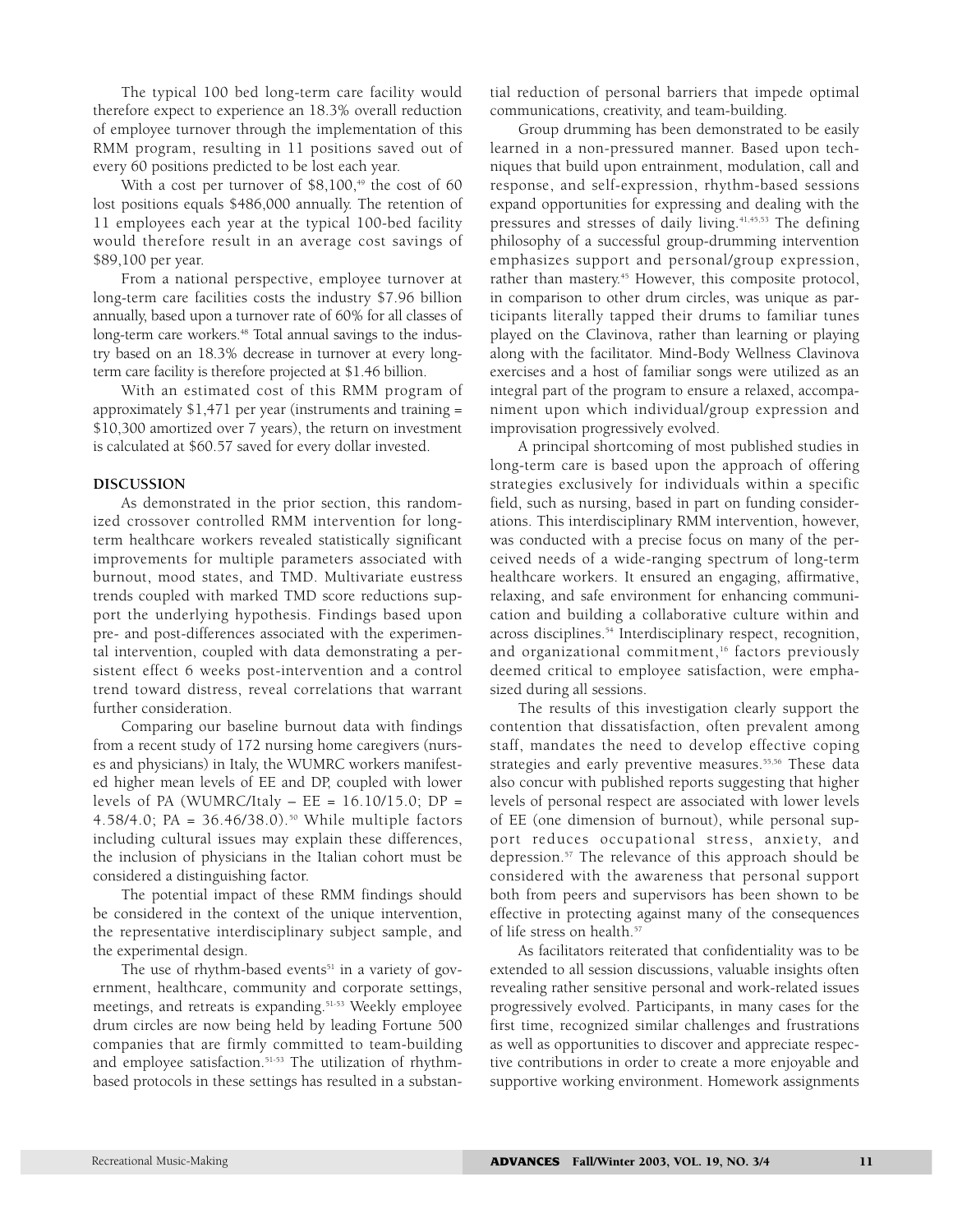| TABLE 3 RMM Effect on MBI and POMS Pre-Post Intervention |               |        |                |        |           |  |  |
|----------------------------------------------------------|---------------|--------|----------------|--------|-----------|--|--|
| Dimensions $(n = 112)$                                   | Pre mean (SD) |        | Post mean (SD) |        | % Change  |  |  |
| MBI.                                                     |               |        |                |        |           |  |  |
| Emotional Exhaustion (EE)                                | 16.1          | (10.8) | 14.5           | (11.1) | $-9.9\%$  |  |  |
| Depersonalization (DP)                                   | 4.6           | (4.9)  | 4.4            | (5.0)  | $-4.3%$   |  |  |
| Personal Accomplishment (PA)                             | 36.5          | (8.9)  | 38.8           | (7.1)  | $+6.3\%$  |  |  |
| <b>POMS</b>                                              |               |        |                |        |           |  |  |
| Tension/Anxiety (T/A)                                    | 8.2           | (5.8)  | 6.5            | (5.4)  | $-20.7\%$ |  |  |
| Depression/Dejection (D/D)                               | 6.8           | (6.5)  | 6.0            | (6.7)  | $-11.8\%$ |  |  |
| Anger/Hostility (A/H)                                    | 6.6           | (6.0)  | 5.9            | (6.8)  | $-10.6\%$ |  |  |
| Vigor/Activity (V/A)                                     | 20.4          | (5.8)  | 21.7           | (6.2)  | $+6.4\%$  |  |  |
| Fatigue/Inertia (F/I)                                    | 7.0           | (5.4)  | 5.8            | (5.4)  | $-17.1%$  |  |  |
| Confusion/Bewilderment (C/B)                             | 5.4           | (4.1)  | 5.0            | (3.9)  | $-7.4\%$  |  |  |
| Total Mood Disturbance (TMD)                             | 13.7          | (27.2) | 7.4            | (29.2) | $-46.0\%$ |  |  |

focusing on empowering each participant to put into practice insights presented during sessions served to establish continuity, while encouraging ongoing opportunities for growth and team-building between sessions.

It must be emphasized that this RMM protocol represented a substantial cultural shift that was met with various levels of initial skepticism and resistance in an environment where similar programs do not exist. At one point during the study, when resistance to allowing employees to leave their posts was expressed directly and indirectly by various unit managers and supervisors, the WUMRC administration enabled the performance of the protocol exclusively for two interdisciplinary supervisor/manager groups. This strategy immediately served to reinforce institutional support and cooperation, while reducing resistance to participation.

From a national perspective, employee turnover at long-term care facilities costs the industry \$7.96 billion annually based upon a turnover rate of 60% for all classes of long-term care workers.<sup>48</sup> According to financial data provided by the American Health Care Association,<sup>5</sup> the typical long-term care facility spends 6.9% of its total annual operating budget on costs related to employee turnover (approximately 20% of all payroll-related expenses), including employee recruitment, training, and other administrative costs associated with securing new employees.

It should be emphasized that the consultants used TMD score improvements immediately post-intervention (46% – Table 3) rather than 6-week post-intervention TMD score improvements (62.3% – Table 4) to project economic impact. Based upon this more conservative analysis, \$89,100 of \$486,000 spent annually on employee turnover could be saved and more effectively utilized by each typical 100-bed facility, retaining 11 more workers each year by instituting this RMM intervention.

With a total potential industry savings of \$1.46 billion annually and \$60.57 dollars saved for every dollar invested, the projected economic impact of this RMM strategy warrants further consideration and validation.

The authors recognize a number of important limitations that must be considered in the context of this early foundational assessment of the benefits of this unique RMM strategy. It must be emphasized that the specificity of the RMM components used in this protocol are considered essential for the established outcomes. Caution is advised against generalizing similar conclusions for other approaches.

While anonymity is likely to yield more honest survey responses, and interdisciplinary representation serves to increase the relevance and applicability in long-term care environments, one cannot draw conclusions based exclusively upon any particular employee population. In addition, to further ensure confidentiality and trust, data documenting personal factors such as socioeconomic challenges, underlying depression, or medication/alcohol use was not collected. While one could argue that this RMM intervention preferentially affected only a specific group or groups, the authors find this extremely unlikely as facilitators, managers, and administrators acknowledged a prevalent generalized baseline of distress across disciplines. As the program evolved, numerous programinspired, affective, and work-related improvements were noted throughout the entire spectrum of employees.

The gamut of anger, frustration, and despondency was voiced by all classifications of employees during sessions. This is not surprising since published data demon-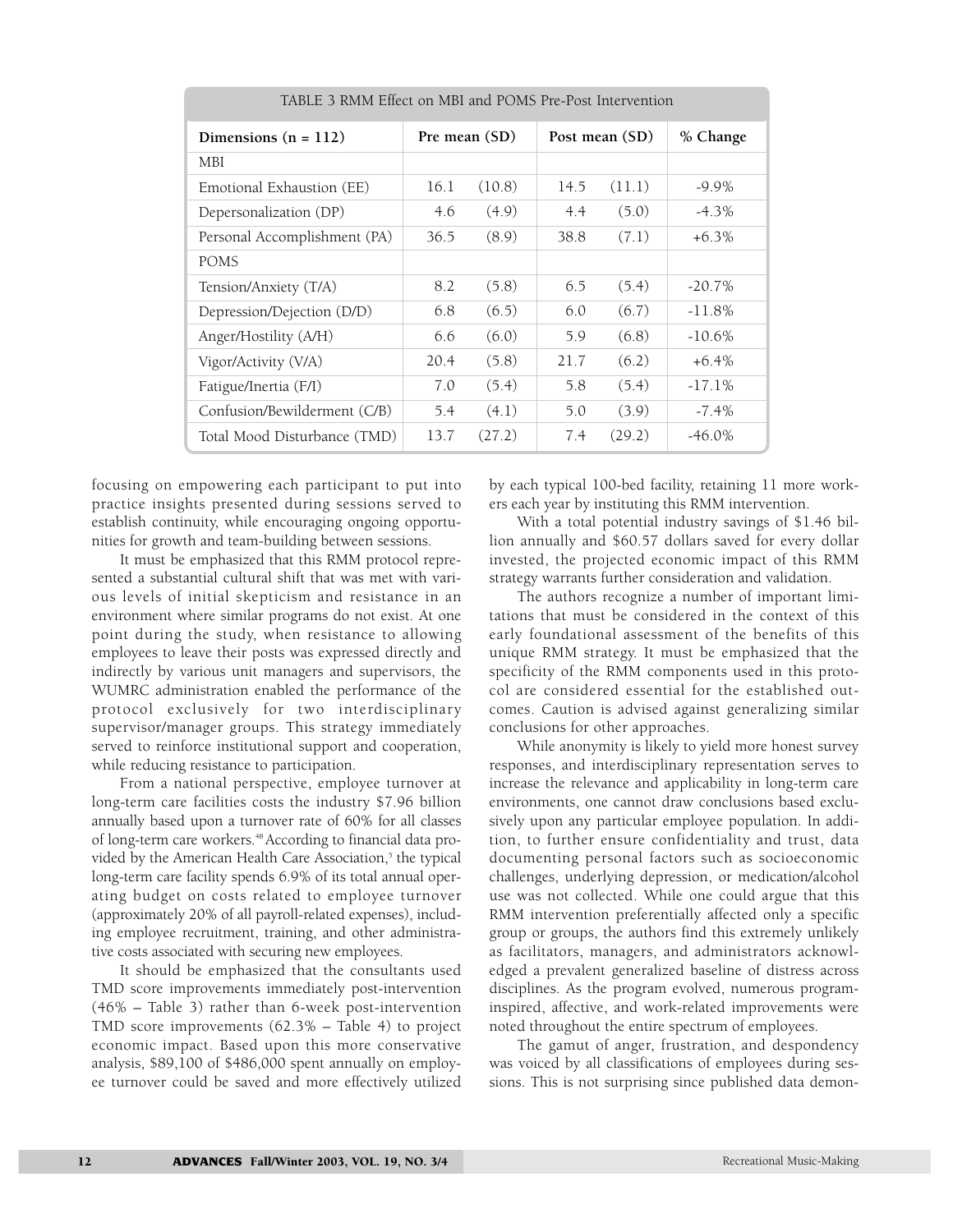| baseme to o weeks rost mervemon |               |        |                |        |           |  |  |  |
|---------------------------------|---------------|--------|----------------|--------|-----------|--|--|--|
| Dimensions $(n = 43)$           | Pre mean (SD) |        | Post mean (SD) |        | % Change  |  |  |  |
| <b>MBI</b>                      |               |        |                |        |           |  |  |  |
| Emotional Exhaustion (EE)       | 16.3          | (10.0) | 13.2           | (12.4) | $-19.0\%$ |  |  |  |
| Depersonalization (DP)          | 5.0           | (4.5)  | 4.2            | (5.6)  | $-16.0\%$ |  |  |  |
| Personal Accomplishment (PA)    | 35.0          | (9.8)  | 36.8           | (9.8)  | $+5.1\%$  |  |  |  |
| <b>POMS</b>                     |               |        |                |        |           |  |  |  |
| Tension/Anxiety (T/A)           | 9.2           | (6.0)  | 6.9            | (5.5)  | $-25.0\%$ |  |  |  |
| Depression/Dejection (D/D)      | 7.8           | (6.6)  | 6.1            | (6.7)  | $-21.8%$  |  |  |  |
| Anger/Hostility (A/H)           | 8.1           | (6.0)  | 5.6            | (6.6)  | $-30.9\%$ |  |  |  |
| Vigor/Activity (V/A)            | 20.4          | (4.7)  | 22.0           | (5.9)  | $+7.8%$   |  |  |  |
| Fatigue/Inertia (F/I)           | 7.2           | (5.0)  | 5.6            | (5.5)  | $-22.2%$  |  |  |  |
| Confusion/Bewilderment (C/B)    | 5.6           | (4.4)  | 4.6            | (3.0)  | $-17.9%$  |  |  |  |
| Total Mood Disturbance (TMD)    | 17.5          | (26.9) | 6.6            | (27.4) | $-62.3%$  |  |  |  |

TABLE 4 RMM Persistent Effect on MBI and POMS  $B = 6.332 \pm 1.5$ 

strate that activity workers actually perceive higher psychological demands than RNs and CNAs, and greater job strain than RNs, while significant numbers of physical therapists and occupational therapists feel emotionally overextended and exhausted, and maintain negative attitudes toward their work.<sup>58,59</sup> High levels of perceived stress were frequently experienced by the majority of workers including managers and administrators. The decision to ensure trust through anonymity, rather than attempting to collect additional individual data, outweighed the potential benefits of disclosure.

Facilitator training and group leadership experience must also be considered significant limiting factors. To eliminate bias effects induced by a specific facilitator, one of three trained individuals (a physician, musician, and music teacher) led each session. All 6 consecutive sessions were never facilitated by the same individual.

Each facilitator had been engaged in extensive supervised protocol training prior to initiation of the study. Facilitators were not professional drummers, and actual drumming experience was not considered an important predictor of success. Disparities in group leadership experience and training, however, may be considered critical impediments to successful ongoing replication.

Employee "buy in" must also be addressed in the future practical application of this strategy. The WUMRC administration provided only a cursory overview of the program to its employees in order to reduce anticipatory effects in accordance with the study design. Actively promoting the principles of this strategy and beginning with an interdisciplinary group of unit leaders and supervisors could potentially enhance overall benefits in future studies.

This investigation does not elucidate the impact of

specific elements within the multi-component protocol. Rather than testing this approach against another paradigm that would have removed employees from their posts for an additional 6 hours each, the authors instead presented the protocol in a real-world environment where a similar intervention had not been established as a fundamental component of the employee work week. While it might be assumed that only the attention paid to the participants or the actual discussion component impacted the subjects, such a conclusion is unlikely based upon the power of the actual music-making component to foster open, honest, relaxed expression and sharing among individuals who were not likely to express themselves effectively otherwise. Additional investigations comparing various protocols are warranted to generate further insights and conclusions.

Future studies will be performed in a host of longterm care settings (both urban and rural), utilizing large employee sample sizes. The cultural needs of the workers must be carefully addressed in the development and execution of similar initiatives. Offering the program to each employee on an annual basis, with additional sessions available during lunch or breaks, could potentially further improve overall outcomes.

Long-term follow-up with ongoing scrutiny of actual retention data is warranted to determine the extent of enduring effects and to validate the predicted economic impact.

#### **CONCLUSIONS**

The prospect of maintaining, stabilizing, and ultimately ensuring the sustainability of quality long-term care in our nation is in great jeopardy. While the chal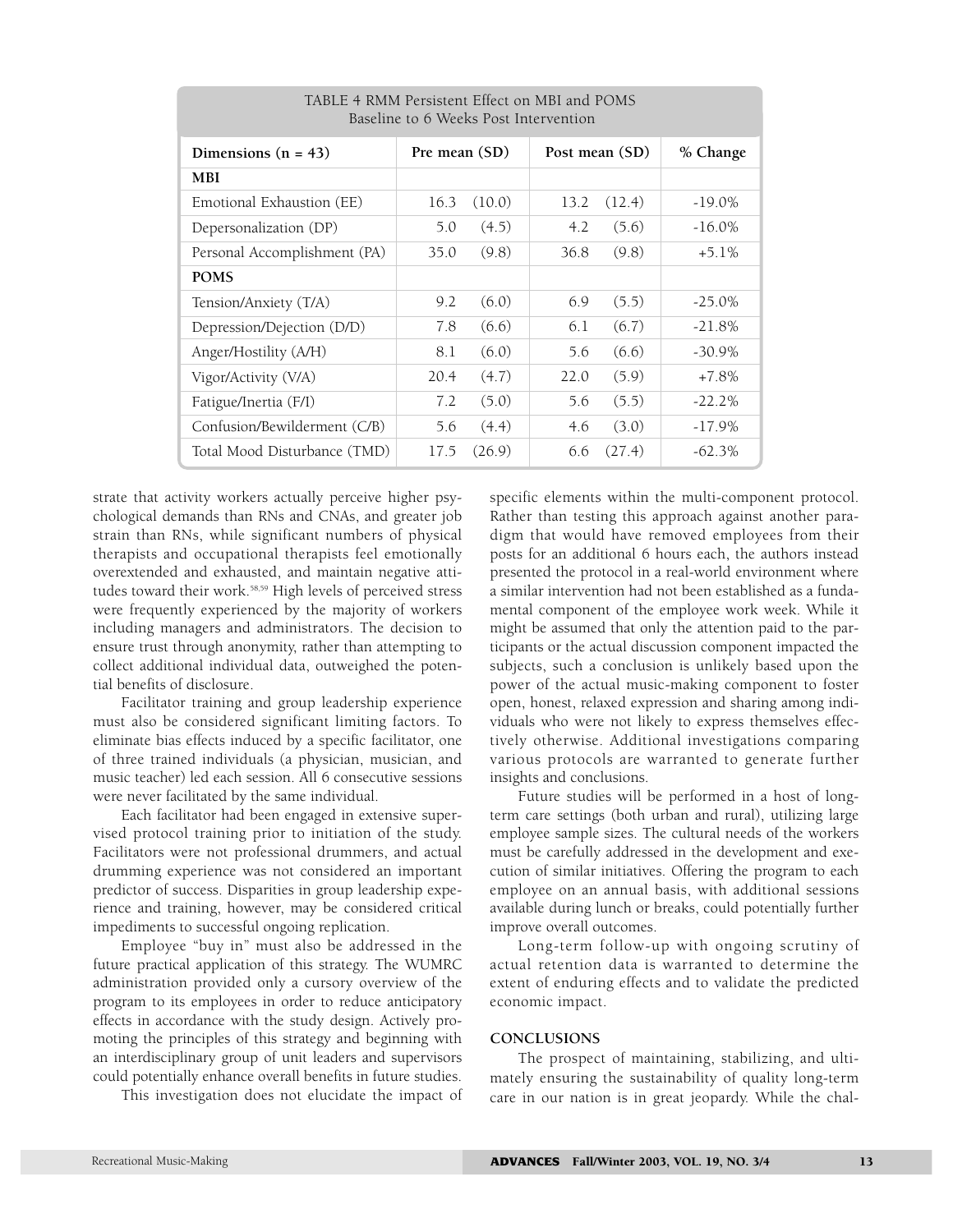lenges of reducing burnout and improving mood states in long-term care workers present a daunting task, the potential benefits to long-term care centers, employees, recipients of care, and their families are immense. This extraordinary threat to an already overburdened system must not be underestimated, nor should the valued workers entrusted with long-term care be ignored.

Fostering personal growth and empowerment by encouraging employees to process their experiences through co-worker support groups and team-building activities serves to enhance one's sense of personal value and career commitment.<sup>11,60-62</sup> Offering an affordable, effective, interdisciplinary RMM program that encourages communication reduces elements of burnout and improves mood states among employees. It also has considerable potential for creating a satisfied, effective workforce that is more readily engaged and committed to working together in an arena that represents one of the most challenging areas of societal need. This unique interdisciplinary process should be considered an integral team-building strategy for progressively building a critical foundation of sustainable organizational culture.

Developing meaningful and effective working relationships by offering opportunities to express the music deep within serves as a catalyst for developing and strengthening a needed sense of camaraderie, acceptance, respect, and support in challenging times. The resultant open and constructive articulation of one's needs and feelings with fellow workers is likely to result in substantive individual and economic benefits that may ultimately play a key role in the future viability of quality long-term care.

While factors including wage scales, staffing, socioeconomic issues, and healthcare reimbursement policies clearly impact the successful delivery of quality long-term healthcare for industrialized nations throughout the world, the potential for reducing or preventing burnout while improving mood states among long-term healthcare employees must be considered cost-effective, critical life-enhancement goals deserving of further attention and research.

#### **References**

- 1. Dawson S, Seavey D, Frank B, Van Keunen A, Wilner M. *Direct Care Health Workers: The Unnecessary Crisis in Long-term Care*. New York, NY: The Aspen Institute; 2001:1-30.
- 2. US Census Bureau. 2000-2050: Population projections of the United States by age, sex, race, Hispanic origin, and nativity. 2002. Available at: http://www.census.gov/population/www/projections/natproj.html. Accessed May 30, 2002.
- 3. US Census Bureau. National population projections I: Summary files total population by age, sex, race, and Hispanic origin. 2002. Available at: http://www.census.gov/population/www/projections/natsum-T3.html. Accessed May 30, 2002.
- 4. US General Accounting Office. Nursing workforce: emerging nurse shortages due to multiple factors. GAO-01-944. US General Accounting Office. Washington, D.C. 2001. Available at: http://www.visalaw.com/docs/nurses.pdf. Accessed May 30, 2002.
- 5. American Health Care Association Health Services Research and Evaluation. Results of the 2002 AHCA survey of nursing staff vacancy and turnover in nursing homes. 2002. Available at: http://www.ahca.org/research/rpt\_vts2002\_final.pdf. Accessed May 30, 2002.
- 6. Service Employees International Union (SEIU), AFL-CIO, CLC. *Caring Till It Hurts: How Nursing Home Work Is Becoming the Most Dangerous Job in America*. Second Edition. 1997.
- 7. Novak M, Chapell N. Nursing assistant burnout and the cognitively impaired elderly. *Intl J Aging and Human Dev*. 1994;39(2):105-120.
- 8. Fitzpatrick P. Turnover of certified nursing assistants: a major problem in long-term care facilities. *Hospital Topics*. 2002;80(2):21-25.
- 9. Robertson JF, Cummings CC. Attracting nurses to long-term care. *J Gerontol Nurs*. 1996;22(9):25-32.
- 10. Robertson JF, Herth KA, Cummings CC. Long-term care: retention of nurses. *J Gerontol Nurs*. 1994;20(11):4-10.
- 11. Robertson JF, Cummings CC. Attracting nurses to long-term care. *J Gerontol Nurs*. 1996;22(9):25-32.
- 12. O'Neil E, Seago JA. Meeting the challenge of nursing and the nation's health. *JAMA*. 2002;288(16):2040-2041.
- 13. Newman K, Maylor U, Chansarkar B. The nurse satisfaction service, quality and nurse retention chain: Implications for management of recruitment and retention. *J Mgmt Med*. 2002;16(4):271-291.
- 14. Pelovitz S. Testimony on nursing home bankruptcies before the Senate Special Committee on Aging. Health Care Financing Administration, US Department of Health and Human Services. September 5, 2000. Available at: http://www.hhs.gov/asl/testify/t000905a.html. Accessed May 30, 2002.
- 15. Edelman T. Nursing home bankruptcies: what caused them? Hearing before the special committee on aging. Center for Medicare Advocacy, Inc. September 5, 2000. Available at: http://www.medicareadvocacy.org/Archived%20Pages/nursing%20home%20bankruptcies%20-%20center.htm. Accessed May 30, 2002.
- 16. McGuire M, Houser J, Jarrar T, Moy M, Wall M. Retention: it's all about respect. *Health Care Mg*r. 2003;22(1):38-44.
- 17. Robertson JF, Herth KA, Cummings CC. Long-term care: retention of nurses. *J Gerontol Nurs*. 1994;20(11):4-10.
- 18. Aiken LH, Clarke SP, Sloane DM, Sochalski J, Silber JH. Hospital nurse staffing and patient mortality, nurse burnout, and job dissatisfaction. *JAMA*. 2002;288(16):1987-1993.
- 19. Mesirow KM, Klopp A, Olson L. Improving certified nurse aide retention: a long-term care management challenge. *J Nurs Admin*. 1998;28(3):56-60.
- 20. Jackson D, Mannix J, Daly J. Retaining a viable workforce: a critical challenge for nursing. *Contemp Nurse*. 2001;11(2-3):163-172.
- 21. Chou SC, Boldy DP, Lee AH. Staff satisfaction and its components in residential aged care. *J Qual Health Care*. 2002;14(3):207-217.
- 22. Rhoades FB. Burnout: An Organizational Response. *J Long-term Care Admin*. 1990;18(3):15-17.
- 23. Maslach C, Jackson SE, Leiter M. *Maslach Burnout Inventory Manual*. Palo Alto, Calif: Consulting Psychologists Press; 1996.
- 24. Evers W, Welko T, Brouwers A. Aggressive behavior and burnout among staff of homes for the elderly. *Intl J Mental Health Nurs*. 2002;11:2-9.
- 25. Severinsson E. Moral stress and burnout: qualitative content analysis. *Nurs Health Sci*. 2003;5:59-66.
- 26. Hall L. Burnout: Results of an empirical study of New Zealand nurses. *Contemp Nurse*. 2001;11(1):71-83.
- 27. McNair M, Lorr M, Droppleman L. *Profile of Mood States Manual*. San Diego, Calif: EdITS/Educational and Industrial Testing Service; 1992.
- 28. Visintainer MA, Volpicelli JR, Seligman MEP. Tumor rejection in rats after inescapable or escapable shock. *Science*. 1982;216:437-439.
- 29. Cohen S, Doyle WJ, Skoner DP. Social ties and susceptibility to the common cold. *JAMA*. 1997;277(24):1940-44.
- 30. Domar A, Dreher H. Distress and conception in infertile women: a complementary approach. *Journal of the American Medical Women's Assoc*. 1999;54(4):196-198.
- 31. Fawzy FI, Fawzy NW, Hyn CS, et al. Malignant melanoma: effects of an early structured psychiatric intervention, coping, and affective state on recurrence and survival six years later. *Arch Gen Psych*. 1993;50:681-689.
- 32. Blumenthal JA, Jiang W, Babyak M. Stress management and exercise training in cardiac patients with myocardial ischemia: effects on prognosis and evaluation of mechanisms. *Arch Intern Med*. 1997;157:2213–2223.
- 33. Seeman, TE, Syme SL. Social networks and coronary artery disease: A comparative analysis of network structural and support characteristics. *Psychosom Med*. 1987;49:341-354.
- 34. Medalie JH, Goldbourt U. Angina pectoris among 10,000 men II: Psychosocial and other risk factors as evidenced by a multivariate analysis of a five year incidence study. *Am J Med*. 1976;60(6):910-921.
- 35. Williams RB, Barefoot JC, Califf RM. Prognostic importance of social and economic